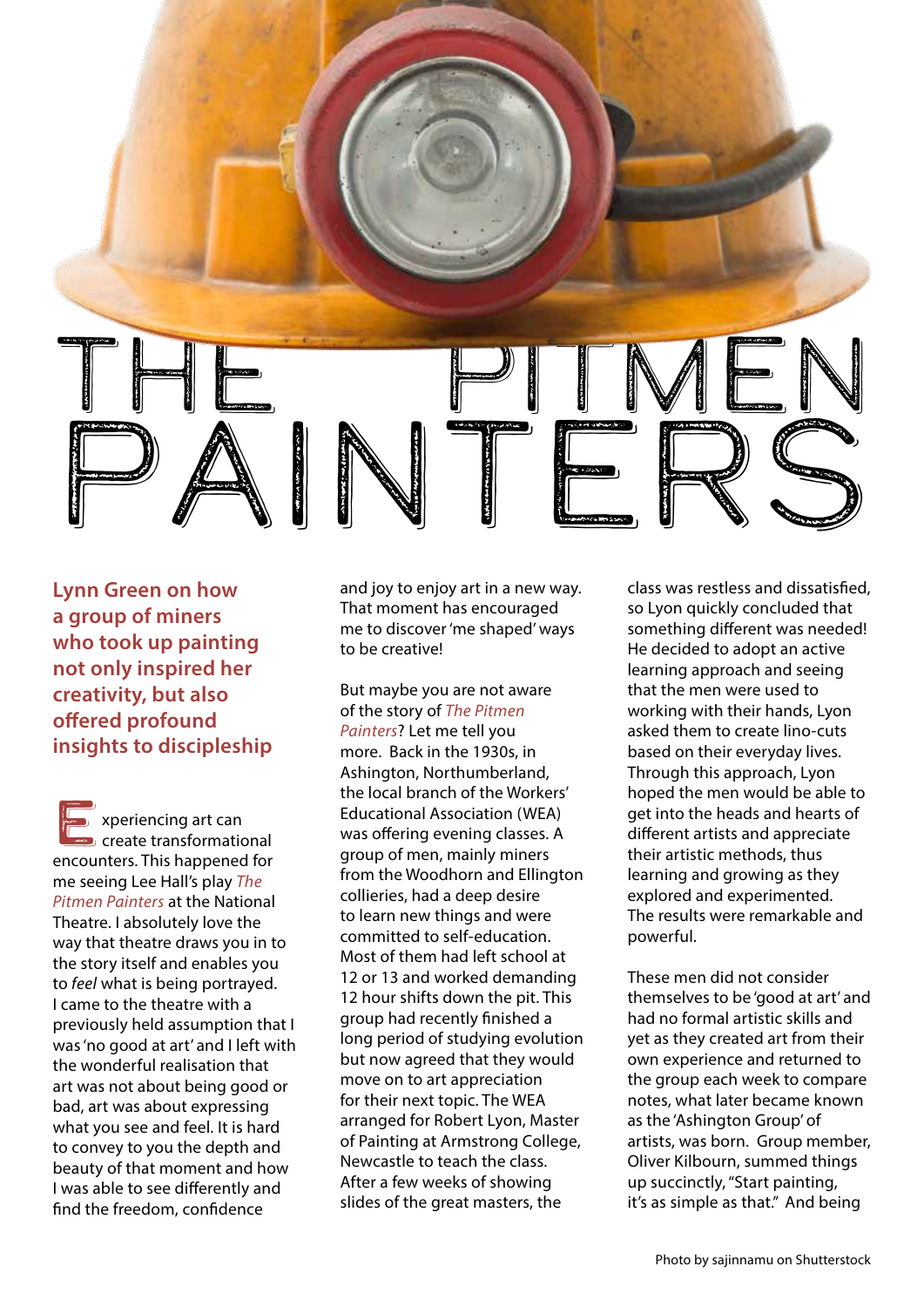inspired by their example, this is what I created to express the sense of my life being hidden in Christ.

I also love the fact that their art developed through reflecting on their own practice. They took their everyday experiences and



But this story doesn't just inspire my creativity, it also offers some profound insights to my discipleship.

I am struck by the sheer dedication and commitment of these men to learn and grow. They had an inspirational desire to expand their minds and not be defined by the narrow confines of their everyday lives. After working a 12 hour shift of demanding physical labour, these men would go out again in the evening to their evening class. I ask myself, am I similarly dedicated and committed to my own discipleship? Do I nurture in myself a longing for growing as a disciple? Am I motivated to pursue discipleship even when sorely tempted to take the easy road in life?

Looking for beauty, meaning and purpose in what is, is both a deep challenge and a great gift

had a go at expressing them through art. This included hard graft and painful grief. It also embraced the contentment of everyday life and the joy of leisure pursuits. This was not primarily a theoretical or academic exercise. They

learned through doing and then through listening to feedback from others. In doing so, they had to confront that inner voice saying, 'this is not for me, I am no good at art'.

What a beautiful picture of discipleship. We are all disciples and no one is 'not good enough'. We all grow through having a go and then reflecting on how it's going. And I love the emphasis on engaging with reality. Discipleship is not some curated life we imagine for ourselves,

it is lived out in the nitty gritty of the everyday. Looking for beauty, meaning and purpose in what *is*, is both a deep challenge and a great gift. Just as they were 'whole life' artists, we are called to be whole life disciples. This leaves me wondering how my discipleship can more fully encompass my whole life?

An important aspect of the story of *The Pitmen Painters* is the critical role of community and this also has a critical role in our growth as disciples. Those who are soaked in an individualistic culture may find it hard to grasp the deep sense of close knit community that was the lived experience of these men and still exists in some communities today. They were well-aware how much they depended upon each other, at work and in life, and this sense of community shaped not only their practice but also their art. But more than that, through the creative expression of their everyday lives and communities there was also a sense in which the art created by the Ashington Group belonged to the whole community. They captured, honoured, celebrated and mourned so much of what was



'Hewing' by Oliver Kilbourn (by kind permission of the Ashington Group Trustees)